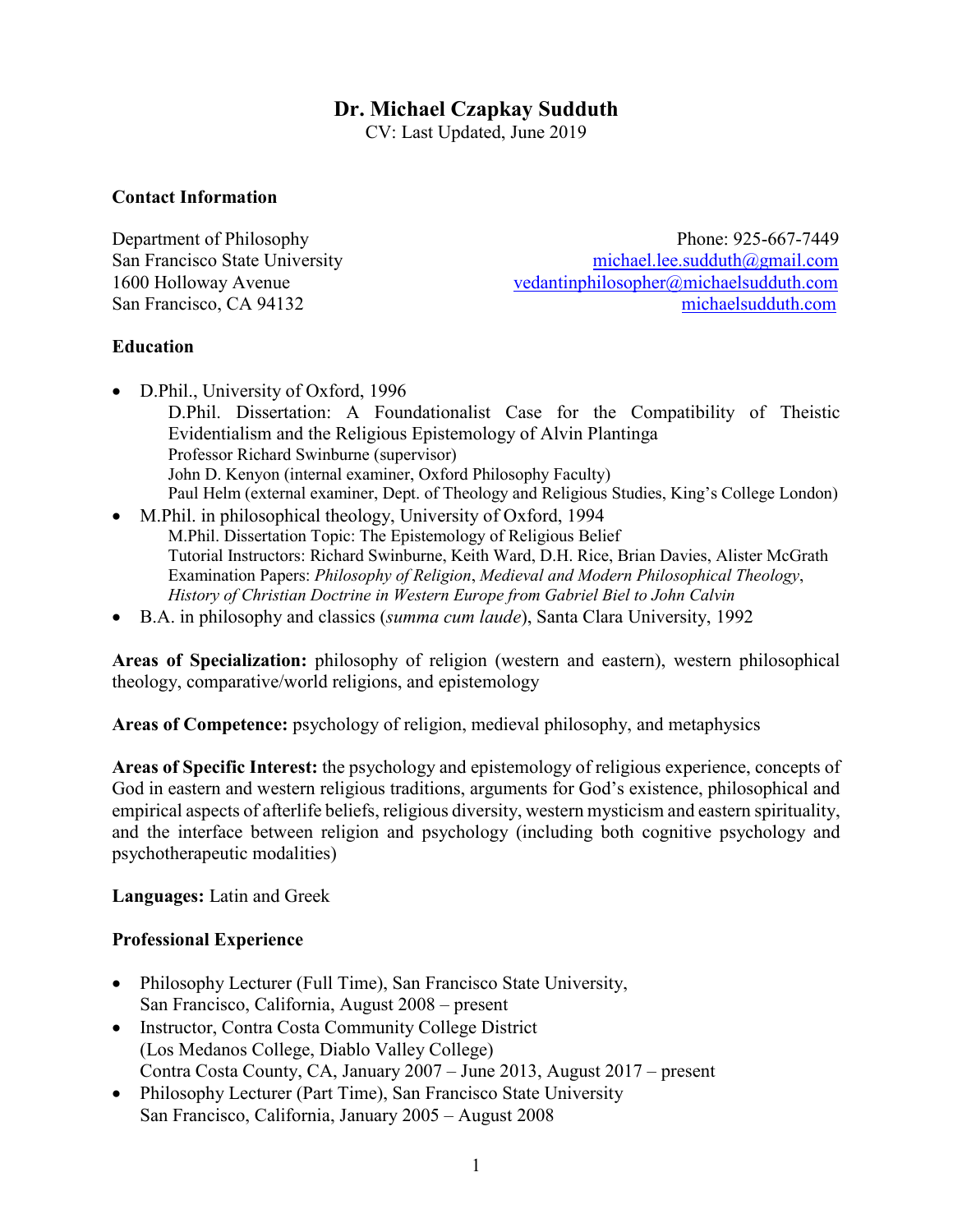- Philosophy Lecturer, California State University, East Bay Hayward, California, January 2005 – July 2008
- Adjunct Professor of Philosophy, University of Hartford Hartford, Connecticut, Fall 2002 – Spring 2004
- Associate Professor of Philosophy (Tenured), Saint Michael's College, Colchester, Vermont, June 2002-June 2003
- Assistant Professor of Philosophy, Saint Michael's College Colchester, Vermont, September 1997-June 2002
- Assistant Professor of Philosophy, Calvin College Grand Rapids, Michigan, September 1996-June 1997
- Instructor in philosophy, St. Anne's College, University of Oxford Oxford, England, April-June 1995
- Instructor in Philosophy and Theology, Center for Medieval and Renaissance Studies Oxford, England, October 1994-March 1995

## **Courses Taught (LD = lower division, UD = upper division)**

- San Francisco State University, CA: Introduction to Philosophy (LD), Introduction to Philosophy and Religion (LD), Critical Thinking (LD), World Religions (UD), Nature of Religious Experience (UD), Medieval Philosophy (UD), History of Christian Thought: St. Paul to St. Augustine (UD), Philosophy of Religion (UD), Directed Readings in Religious Studies (UD), the Buddhist Tradition (UD), Philosophical Analysis (UD), Being and Knowing (UD), Ancient Philosophy (UD)
- California State University, East Bay, CA: World Religions (LD), Introduction to Logic (LD), Clear Thinking (LD), Science, Ethics, and Technology (LD), Business and Professional Ethics (UD), Comparative Themes: East and West (UD), Philosophy of Religion (UD)
- Los Medanos College, East Bay, CA: Comparative Religion (LD), Critical Thinking (LD), Philosophy of Religion (LD), Introduction to Philosophy (LD)
- Diablo Valley College, East Bay, CA: Introduction to the Philosophy of Religion (LD), Introduction to Philosophy (UD)
- University of Hartford, CT: Introduction to Philosophy (LD)
- Saint Michael's College, VT: Introduction to Philosophical Problems (LD), Philosophy of Society (LD), Philosophy of Religion (LD), Philosophy of Knowledge (DU), Metaphysics (UD), Rene Descartes, *Meditations on First Philosophy* (UD), Readings in Religious Epistemology (UD), and Senior Seminar: Death and Immortality (UD)
- Calvin College, MI: Introduction to Philosophy (LD), Ancient and Medieval Philosophy (LD), Christian Perspectives on Learning (LD)
- Center for Medieval and Renaissance Studies, Oxford, England: Introduction to Western Philosophy (Pre-Socratics to St. Augustine) (LD), Medieval Philosophy (LD), Philosophy of Religion (LD), Reformation Theology (LD)
- Saint Anne's College, University of Oxford: Philosophy of Religion (LD)

# **MA Reader / Committee (San Francisco State University)**

- Rebeka Fereirer, "The Etiological Relation in Virtue Epistemology" (Defended, Spring 2012)
- Sean Slocum, "Fine-Tuning and the Problem of Evil" (Defended, Spring 2013)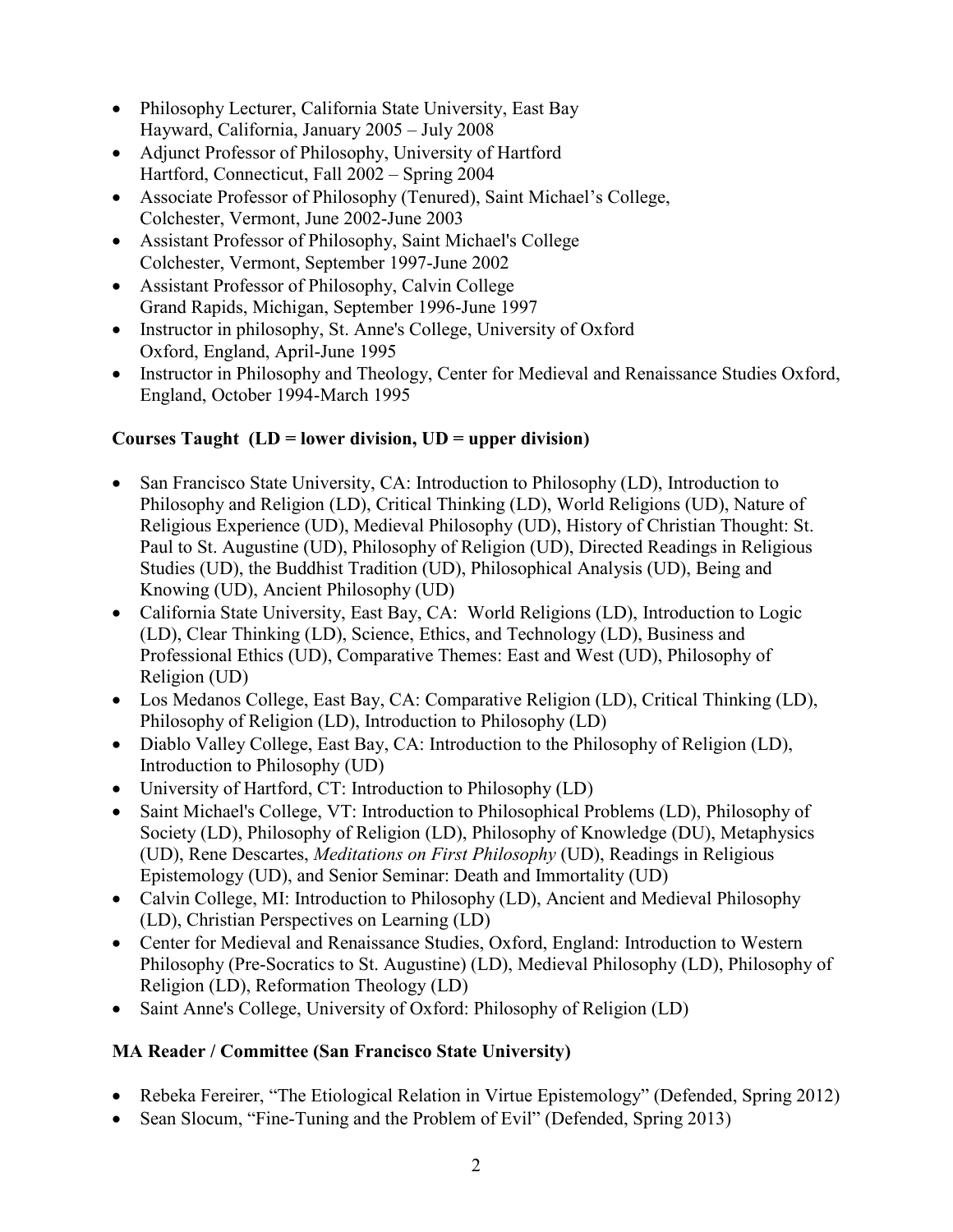- David Maruffo, "The Dualist Argument from the Unity of Consciousness" (Spring 2014)
- Kypros Koutsokoumnis, "Autonomy and Philosophical Reasoning" (Spring 2016)
- Jacob Zellmer, "Can Philosophy Destroy Faith: Spinoza on the Separation of Philosophy and Theology" (Fall 2016)

## **Books**

- *A Philosophical Critique of Empirical Arguments for Postmortem Survival* (Palgrave Macmillan, 2016)
- *The Reformed Objection to Natural Theology* (Farnham: Ashgate, 2009). Republished as softback (Routledge 2016).

## **Articles**

- "Is Survival the Best Explanation of the Data of Mediumship?" in *The Survival Hypothesis: Essays on Mediumship*, ed. Adam Rock (McFarland, 2014). [Invited]
- "A Critical Response to David Lund's Argument for Postmortem Survival*." Journal of Scientific Exploration*. 27/2: 277–316 (June 2013)
- "Revisiting the 'Reformed Objection' to Natural Theology," *European Journal for Philosophy of Religion* (November 2009) [invited]
- "John Calvin" in *History of the Philosophy of Religion*, ed. Nick Trakakis and Graham Oppy (Oxford University Press, 2009) [invited]
- "Super-Psi and the Survivalist Interpretation of Mediumship," *the Journal of Scientific Exploration*, 23:2 (2009).
- "The Contribution of Religious Experience to Dogmatic Theology" in *Analytic Theology*, ed. Michael Rea and Oliver Crisp (Oxford University Press, 2009) [invited]
- "Defeaters," *Internet Encyclopedia of Philosophy* (December 2008). [invited]
- "Reformed Epistemology and the Recontextualizing of Natural Theology" in *Philosophy of Religion: Contemporary Practice and Method: New Essays*, ed. Rolfe King and David Cheetham (Continuum Press, 2008). [invited]
- "Pico della Mirandola's Philosophy of Religion" in *Miraculum Est Homo: The Renaissance Philosopher Giovanni Pico della Mirandola* (Cambridge University Press, 2007). [invited]
- "Reformed Epistemology and Christian Apologetics," *Religious Studies* (September 2003).
- "Plantinga's Revision of the Reformed Tradition: Rethinking Our Natural Knowledge of God," *Philosophical Books: Symposium on Warranted Christian Belief*, *Alvin Plantinga*, ed. Anthony Ellis (April 2002).
- "Can Religious Unbelief be Proper Function Rational?" *Faith and Philosophy* (July 1999)
- "The Internalist Character and Evidential Implications of Plantingian Defeaters," *The International Journal for Philosophy of Religion* (June 1999).
- "Proper Basicality and the Evidential Significance of Internalist Defeat: A Proposal for Revising Classical Evidentialism" in *The Rationality of Christian Belief* (Kluwer Academic Press, 1999).
- "Calvin, Plantinga, and the Natural Knowledge of God: A Response to Beversluis," *Faith and Philosophy* (January 1998).
- "The Prospects for 'Mediate' Natural Theology in John Calvin," *Religious Studies* (March 1995).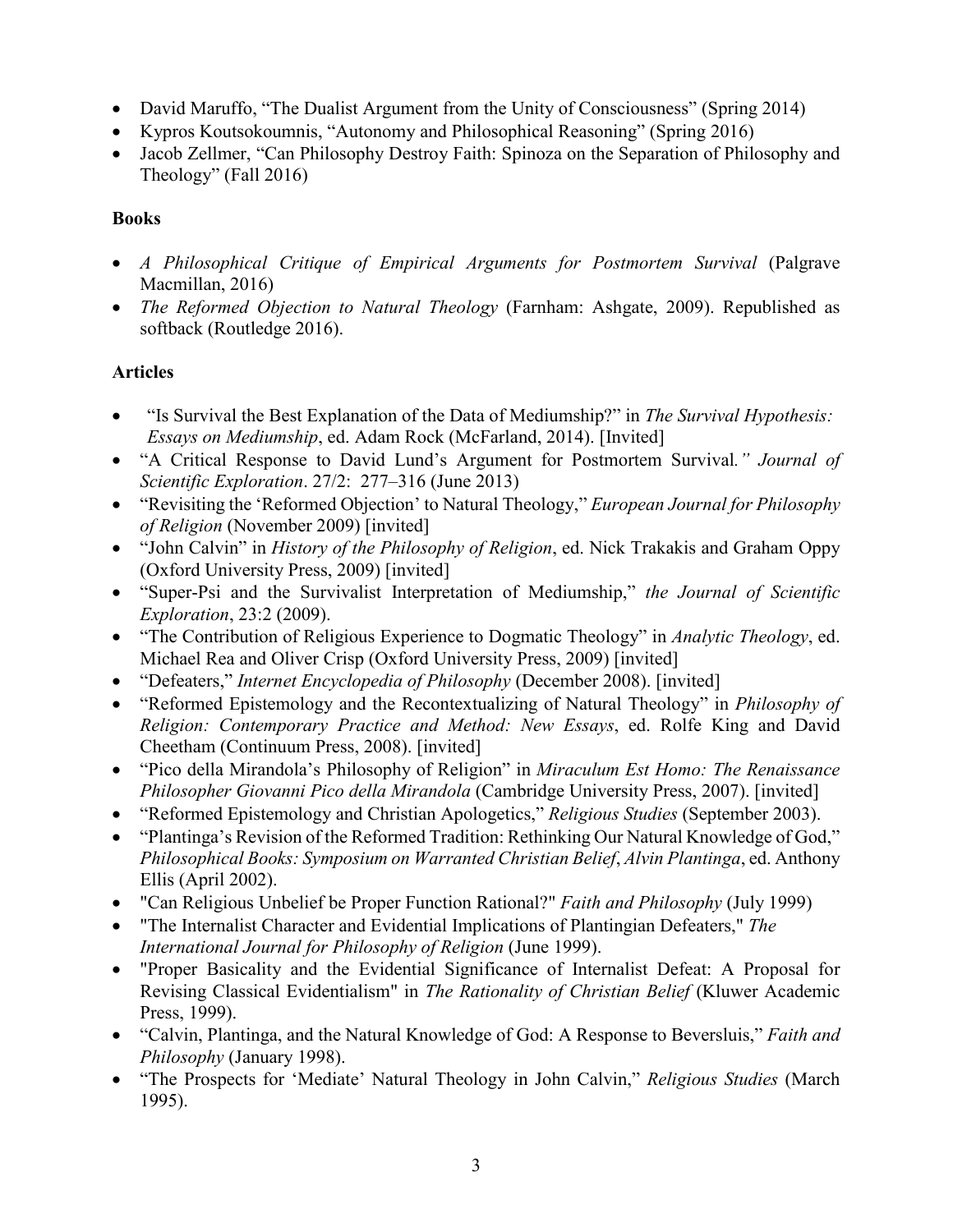- "Alstonian Foundationalism and Higher-Level Theistic Evidentialism," *the International Journal for Philosophy of Religion* (February 1995).
- "Bi-Level Evidentialism and Reformed Apologetics," *Faith and Philosophy* (July 1994).

## **Previously Published Reviews**

- Review of Chris Carter, *Science and the Near-Death Experience: How Consciousness Survives Death*. Rochester: Inner Traditions, 2011. *Journal of Parapsychology*, 75:1 (October 2011).
- Review of David Fontana, *Life Beyond Death: What Should We Expect?* London: Watkins Press, 2009. *Journal of Scientific Exploration*, 23:3 (2009).
- Review of Stephen K. Moroney, *The Noetic Effects of Sin: A Historical and Contemporary Exploration of How Sin Affects Our Thinking*, Lexington Books, 2000. *Theology Today* (January 2002).

## **Papers in Progress or Forthcoming**

- "Undercutting Explanatory Survival Arguments" (to be submitted, *Religious Studies*, 2019)
- "Defeaters," *Routledge Encyclopedia of Philosophy* (in progress, invited, Winter 2017)
- "What's Wrong with Survival Literature?" (in progress)
- "Bayesian Arguments for Postmortem Survival" (in progress)
- "Ad hocness in Arguments for Reincarnation" (in progress)

## **Professional Activities**

- Recurring creation of course pages for all courses taught at San Francisco State University, hosted on professional website michaelsudduth.com (2012 – present)
- Bimonthly blog on topics related to eastern and western philosophy of religion, hosted on professional website michaelsudduth.com (2012 – present)
- Associate Editor, *the Journal of Scientific Exploration* (January 2009–present)
- Director of the Religious Studies program, Department of Philosophy, San Francisco State University (August 2008–present)
- Member of Board of Directors for Philosophy and Religion (PAR) in the Value Inquiry Book Series (VIPS) published by Editions Rodopi. (2000–present) <http://faculty.uccb.ns.ca/philosophy/par/frontpage.htm>
- Journal referee for *Faith and Philosophy* (1997–2002), *Religious Studies* (2002), *American Philosophical Quarterly* (2002-2003), *Canadian Journal of Philosophy* (2002–2003), and *the Journal of Scientific Exploration* (May 2008–present).
- Moderator and owner of Reformed Epistemology Internet Listserv, over 600 subscribers. (1998–2008)<http://www.egroups.com/group/reformed-epistemology/>

## **Record of Department and College Service**

- Volunteer advising of philosophy and religion majors (Department of Philosophy, San Francisco State University, Fall 2015 – present)
- Volunteer coordination of the religion program (Department of Philosophy, San Francisco State University, Fall 2015 – present)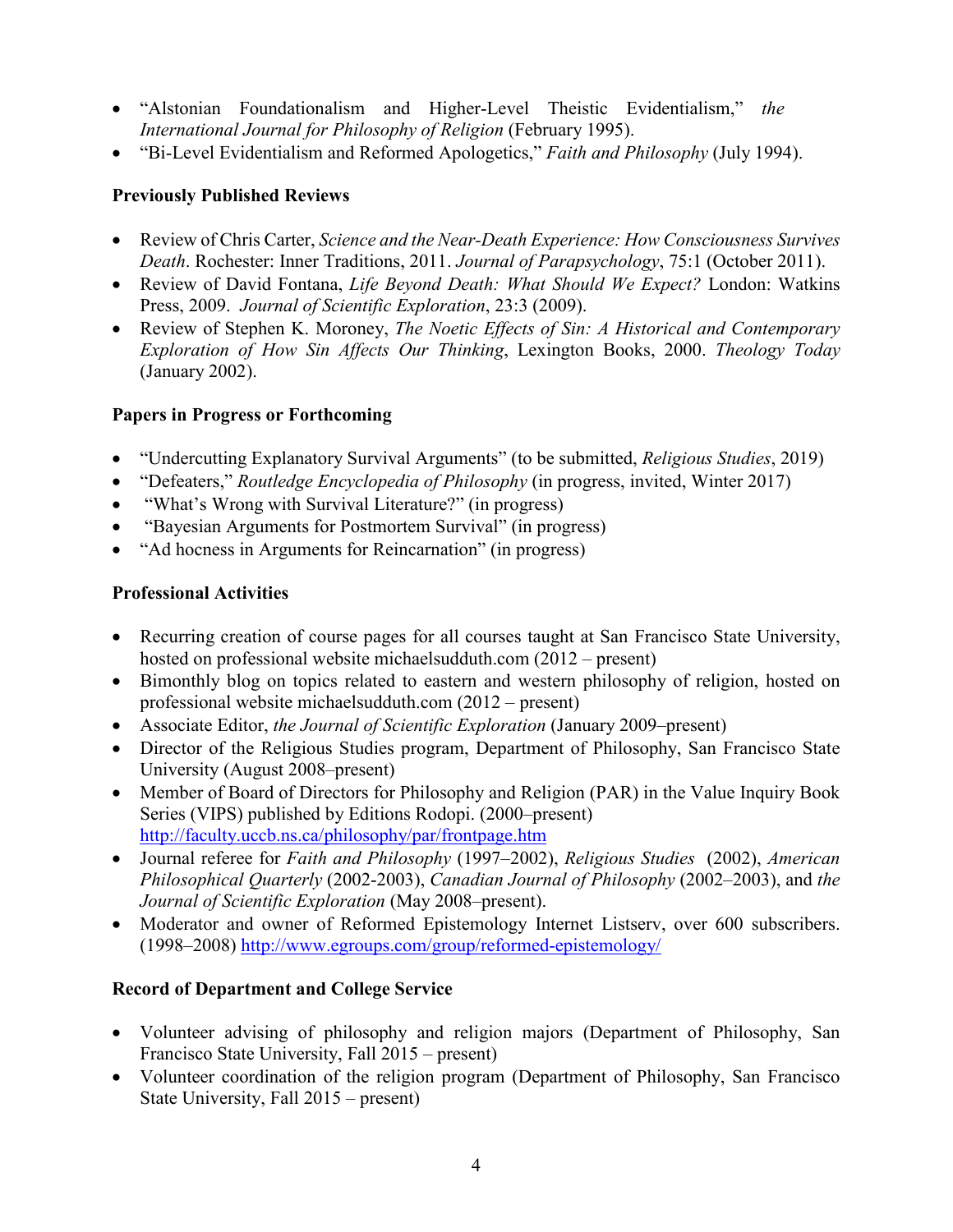- Volunteer teaching of Religion 696 (supervisory course for Religion Minors), Spring 2016, Spring 2015, and Fall 2014.
- Completed GE certification proposals for Philosophy of Religion and Introduction to Philosophy and Religion (Department of Philosophy, San Francisco State University, fall 2012)
- Completed GE certification proposals for World Religions and Nature of Religious Experience (Department of Philosophy, San Francisco State University, spring 2012)
- Coordinator of the Religion Program in the Philosophy Department at San Francisco State University (August 2008–present)
- Authored revision of the "Creative Spirit" cluster program in the general education curriculum at California State University, East Bay (summer 2007)
- Member of the Honors Committee, Saint Michael's College (2000–2002)
- Advisor to the philosophy club, Saint Michael's College (1998–2001)
- Co-author with Dr. John Izzi of a proposal for a new philosophy curriculum, implemented fall semester 2000, Saint Michael's College (1999)
- Academic advisor, general and departmental, Saint Michael's College (1998–2002)
- Chair of the Teaching Resource Committee, Saint Michael's College (1998–2000)

## **Honors and Awards**

- *Summer Research Stipend*, St. Michael's College, 2000
- *Visiting Fellowship in Philosophy of Religion*, University of Notre Dame, 1995–96
- *Denyer and Johnson Studentship in Theology*, University of Oxford, 1993-1994, 1994–95
- *St. Hugh's College Senior Scholarship in Theology*, University of Oxford, 1994–95
- *ORS Award*, University of Oxford, 1992–93, 1993–94, 1994–95
- *Oriel College Graduate Scholarship*, University of Oxford 1992–93
- *Senior Prize in Philosophy*, Santa Clara University, 1992
- *Honorable Mention in* USA TODAY*, "America's Top Junior College Students"*, 1992
- *Strobel Scholarship*, Santa Clara University, 1990-91, 91–92
- *Presidential Scholarship*, Santa Clara University, 1991–92
- *Class of 1939 Award in Philosophy*, Santa Clara University, 1990
- *Santa Clara University Grant*, Santa Clara University, 1989–90

## **References: 2005–Present**

#### *Dr. Justin Tiwald*

Chair, Department of Philosophy San Francisco State University 1600 Holloway Avenue San Francisco, CA 94132 (Telephone: 415-338-1598) [jtiwald@sfsu.edu](mailto:jtiwald@sfsu.edu)

*Dr. Stephen Braude Dr. Abrol Fairweather* Emeritus Professor of Philosophy Lecturer, Department of Philosophy University of Maryland, Baltimore County San Francisco State University 8022 S. Rainbow Blvd., Suite 2361600 Holloway Avenue